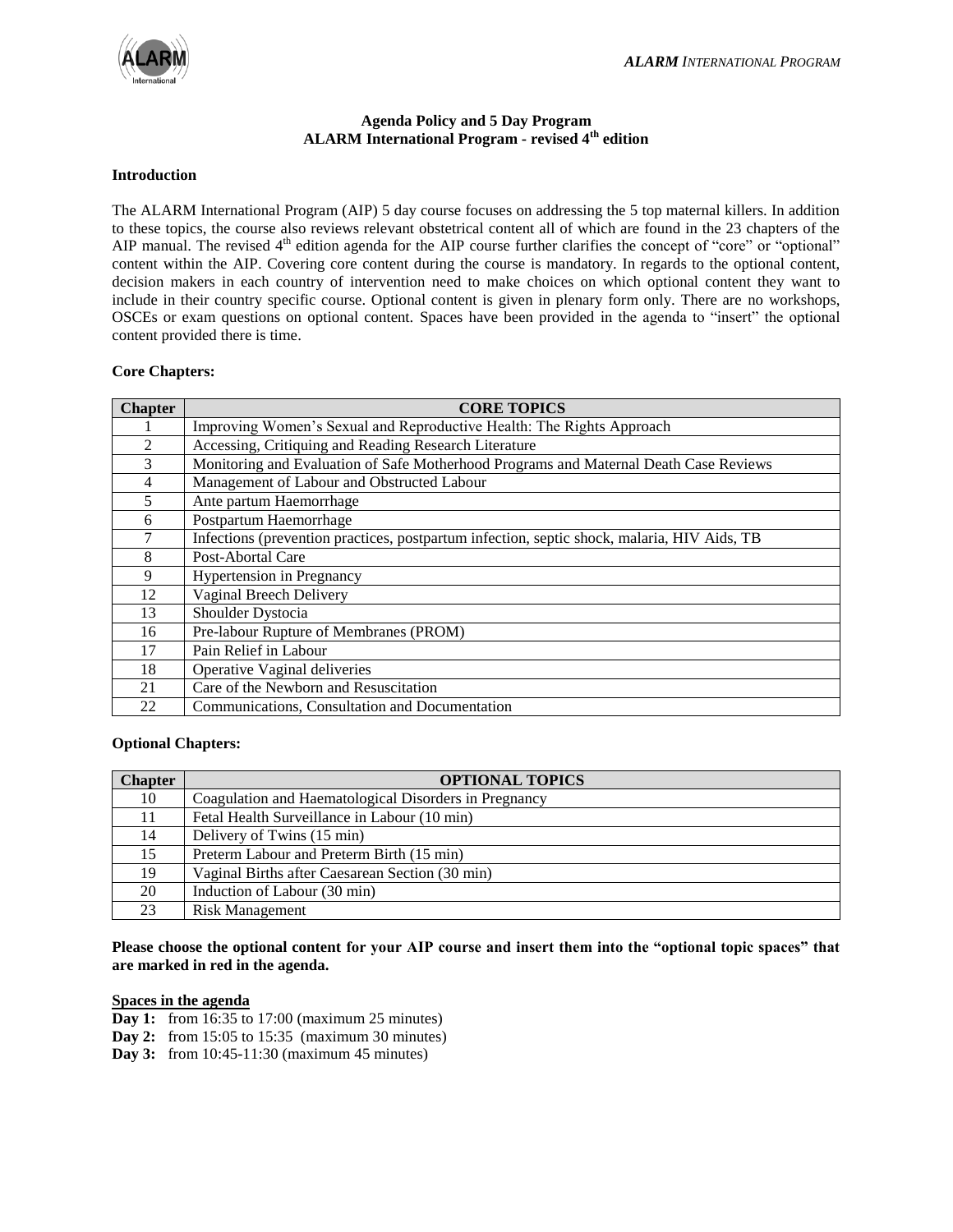

|  |       | <b>AIP 5 Day Course Agenda</b> |
|--|-------|--------------------------------|
|  | DAV 1 |                                |

| <b>TIME</b>                        | DAI 1<br><b>ACTIVITIES</b>                                                                                                                                               | <b>MATERIALS</b>                                                                                                                                                                                                                                                                                             | <b>INSTRUCTOR</b> |
|------------------------------------|--------------------------------------------------------------------------------------------------------------------------------------------------------------------------|--------------------------------------------------------------------------------------------------------------------------------------------------------------------------------------------------------------------------------------------------------------------------------------------------------------|-------------------|
| 8:00-8:30                          | <b>Participant Registration</b>                                                                                                                                          |                                                                                                                                                                                                                                                                                                              |                   |
| 8:30-8:50                          | <b>Opening / Welcome (20 min)</b><br>Present Objectives of ALARM<br>$\bullet$<br><b>INTERNATIONAL Program (AIP)</b><br><b>Introduce Instructors</b><br>$\bullet$         | Large plenary room                                                                                                                                                                                                                                                                                           |                   |
| 8:50-9:10                          | Written Pre-course Test (20 min)                                                                                                                                         | Large plenary room<br>Photocopies of test                                                                                                                                                                                                                                                                    |                   |
| 9:10-9:25                          | <b>Plenary</b><br>The Sexual and Reproductive Rights Framework<br>of the AIP (includes a demonstration of a Mother-<br>Friendly Delivery by instructors) – Ch 1 (15 min) | Large plenary room<br>CD set<br>OB mannequin $\times$ 1<br>Rubber Baby $\times$ 1<br>Towels $\times$ 3                                                                                                                                                                                                       |                   |
| $9:25-9:40$                        | <b>Plenary</b><br>Accessing, Critiquing and Reading Research<br>Literature - Ch 2 (15 min)                                                                               | Large plenary room<br>CD set<br>Flip chart $+$ Markers                                                                                                                                                                                                                                                       |                   |
| 9:40-10:00                         | <b>Plenary</b><br>Vaginal Breech Delivery - Ch 12 (20 min)                                                                                                               | Large plenary room<br>CD set<br>Flip chart / Markers                                                                                                                                                                                                                                                         |                   |
| 10:00-10:15                        | <b>BREAK</b>                                                                                                                                                             |                                                                                                                                                                                                                                                                                                              |                   |
| $10:15 - 10:55$                    | <b>Plenary</b><br>Management of Labor and Obstructed Labor<br>$\bullet$<br>(includes key concepts of the use of the<br>partograph) - Ch 4 (40 min)                       | Large plenary room<br>CD set<br>Large laminated WHO partograph<br>Flip chart $+$ Markers                                                                                                                                                                                                                     |                   |
| 10:55-12:00<br>4 groups<br>A,B,C,D | Practical workshops (in rotation) (5 min to switch<br>rooms)<br>Management of Labor: Part 1 (30 min)<br>٠<br>Vaginal Breech Delivery (30 min)<br>$\bullet$               | 6 rooms<br>Participant's workbook<br>Metronome $\times$ 3<br>Large laminated WHO partograph<br>WHO: Managing Complications in<br>Pregnancy and Childbirth $\times$ 3<br>Flip chart + Markers for each room<br>OB mannequin $\times$ 3<br>Rubber Babies $\times$ 3<br>Forceps $\times$ 3<br>Towels $\times$ 6 |                   |
| 12:00-13:00                        | <b>***LUNCH***</b>                                                                                                                                                       |                                                                                                                                                                                                                                                                                                              |                   |
| 13:00-13:20                        | Plenary<br>Shoulder Dystocia - Ch 13 (20 min)<br>$\bullet$                                                                                                               | Large plenary room<br>CD set<br>Flip chart + Markers<br>OB mannequin $\times$ 1, Baby x 1                                                                                                                                                                                                                    |                   |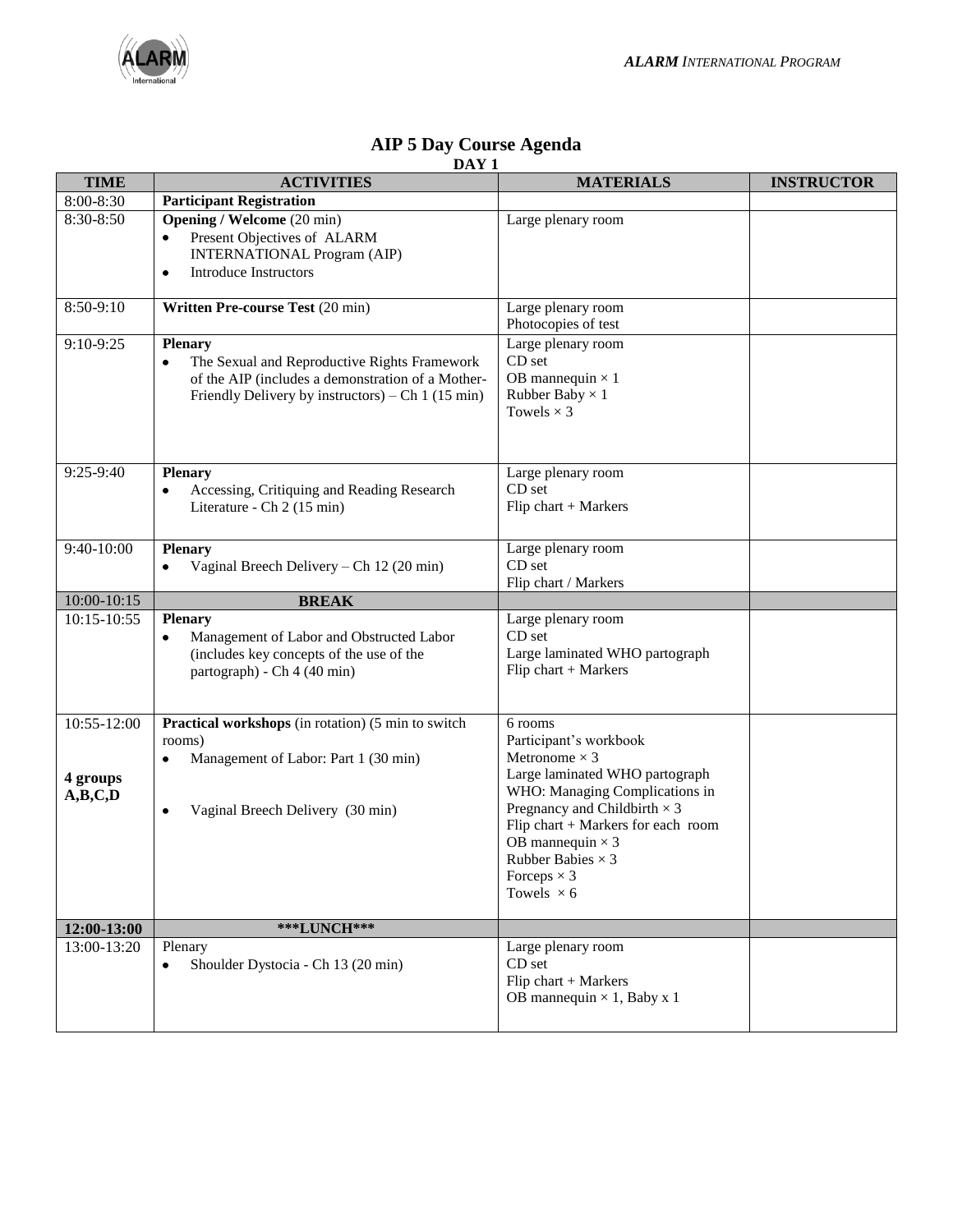

| <b>TIME</b>                            | <b>ACTIVITIES</b>                                                                                                                                                                   | <b>MATERIALS</b>                                                                                                                                                                                                                                                                                                                                                                                                                                                  | <b>INSTRUCTOR</b> |
|----------------------------------------|-------------------------------------------------------------------------------------------------------------------------------------------------------------------------------------|-------------------------------------------------------------------------------------------------------------------------------------------------------------------------------------------------------------------------------------------------------------------------------------------------------------------------------------------------------------------------------------------------------------------------------------------------------------------|-------------------|
| $13:20-14:05$                          | <b>Plenary</b><br>AMSTL (15 min)<br>$\bullet$<br>Postpartum Hemorrhage - CH 6 (30 min)<br>$\bullet$                                                                                 | Large plenary room<br>CD <sub>set</sub><br>Flip chart $+$ Markers                                                                                                                                                                                                                                                                                                                                                                                                 |                   |
| 14:05-15:35<br>6 groups<br>1,2,3,4,5,6 | <b>Practical workshops</b> (2of 3) (5 mins to rotate)<br>Shoulder Dystocia and Active Management of<br>the Third stage of labor<br>Management of Labor: Part 2,3 and 4<br>$\bullet$ | 6 rooms<br>Flip chart $+$ Markers for each room<br>Participant's workbook<br>OB mannequin $\times$ 2<br>Rubber Babies $\times$ 2<br>Placenta $\times$ 2                                                                                                                                                                                                                                                                                                           |                   |
|                                        | Postpartum Hemorrhage<br>$\bullet$                                                                                                                                                  | Photocopy of mnemonic $\times$ 2<br>Metronome $\times$ 2<br>Large laminated WHO partogram $\times$ 2<br>WHO: Managing Complications in<br>Pregnancy and Childbirth $\times$ 2<br>Non-permanent marker $\times$ 2<br>$Cloth \times 2$<br>$NIASG \times 2$<br>Balloon Tamponade $\times$ 3 (extra 60 ml<br>syringes)<br>Condom + rubber catheter $\times$ 3<br>Suture Material $\times$ 3<br>1000 ml Normal Saline $\times$ 4<br>Protocols for $APH + PPH \times 2$ |                   |
| 15:35-15:50                            | <b>BREAK</b>                                                                                                                                                                        |                                                                                                                                                                                                                                                                                                                                                                                                                                                                   |                   |
| 15:50-16:35                            | <b>Practical workshops</b> (rotation 3: 45 minutes including<br>time to change of rooms)                                                                                            | Same as above                                                                                                                                                                                                                                                                                                                                                                                                                                                     |                   |
| 16:35-17:00                            | <b>Plenary</b> (maximum 25 minutes)<br><b>Optional Topic</b>                                                                                                                        |                                                                                                                                                                                                                                                                                                                                                                                                                                                                   |                   |
| 17:00-17:10                            | End of day 1. Quesiton Period                                                                                                                                                       |                                                                                                                                                                                                                                                                                                                                                                                                                                                                   |                   |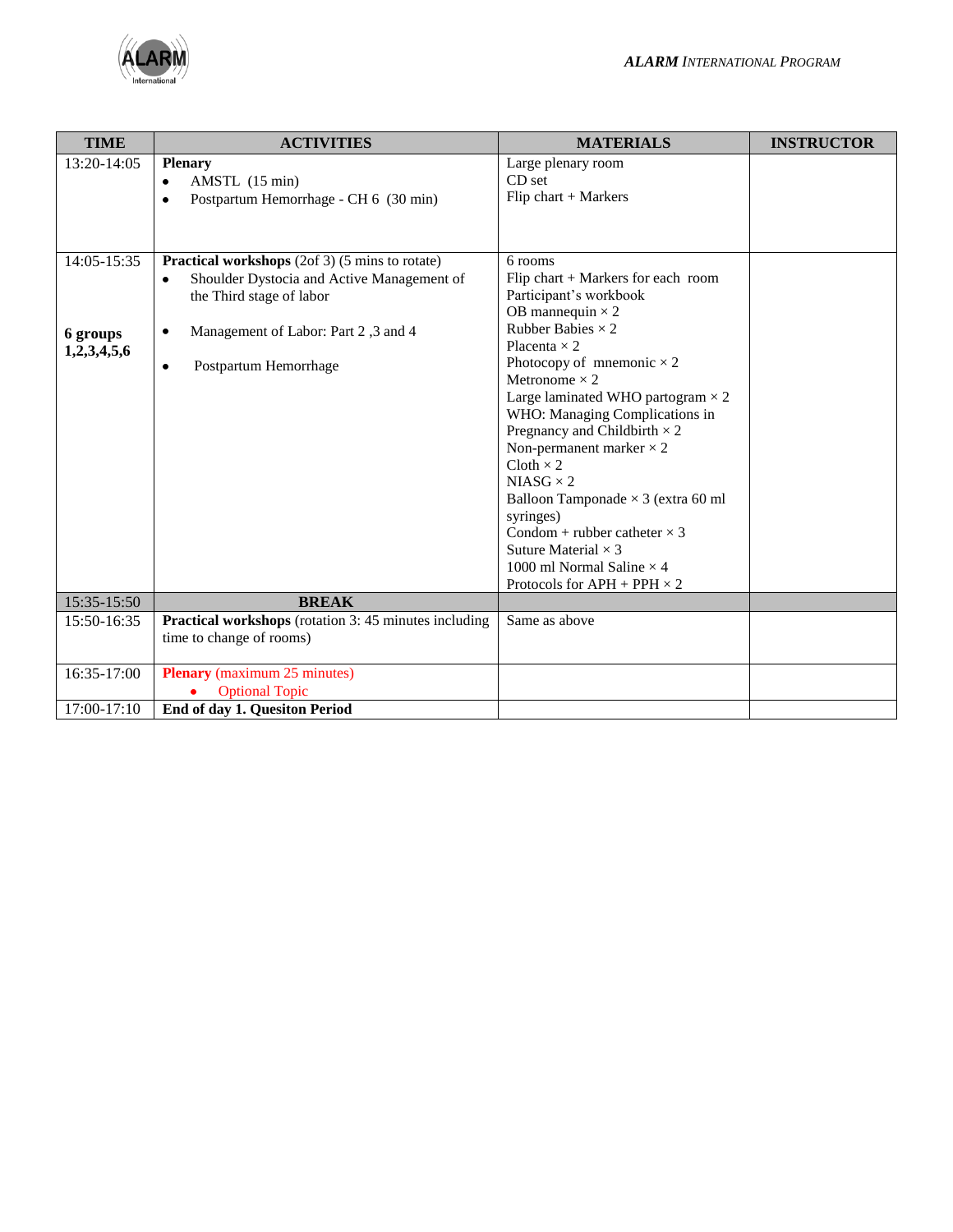

|             | DAY <sub>2</sub>                                                                           |                                              |                   |  |  |  |
|-------------|--------------------------------------------------------------------------------------------|----------------------------------------------|-------------------|--|--|--|
| <b>TIME</b> | <b>ACTIVITIES</b>                                                                          | <b>MATERIALS</b>                             | <b>INSTRUCTOR</b> |  |  |  |
| 8:30-9:20   | Opening / Welcome (Question period on previous day 5                                       | Large plenary room                           |                   |  |  |  |
|             | $min.$ )                                                                                   | CD set                                       |                   |  |  |  |
|             | Plenary:                                                                                   | Flip chart $+$ Markers                       |                   |  |  |  |
|             | Review written Pre-test (25 min.)                                                          |                                              |                   |  |  |  |
|             | Pre-labour Rupture of Membranes - Ch 16 (20 min.)                                          |                                              |                   |  |  |  |
| 9:20-9:35   | <b>Plenary</b>                                                                             | Large plenary room                           |                   |  |  |  |
|             | Ante-Partum hemmorage – CH. 5 (15 min.)                                                    | CD set                                       |                   |  |  |  |
|             |                                                                                            | Flip chart + Markers                         |                   |  |  |  |
| 9:35-10:20  | <b>Plenary:</b>                                                                            | Large plenary room                           |                   |  |  |  |
|             | Infections                                                                                 | CD set                                       |                   |  |  |  |
|             | Prevention Practices (10 min.)<br>$\bullet$                                                | Flip chart + Markers                         |                   |  |  |  |
|             | During Pregnancy (10 min.)<br>٠                                                            | Large laminated infection<br>protocol poster |                   |  |  |  |
|             | Post Partum - Ch 7 (25 min.)<br>$\bullet$                                                  |                                              |                   |  |  |  |
| 10:20-10:35 | <b>BREAK</b>                                                                               |                                              |                   |  |  |  |
| 10:35-12:10 | <b>Plenary:</b>                                                                            | Large plenary room                           |                   |  |  |  |
|             | Infections: These lectures include breakout sessions                                       | CD set                                       |                   |  |  |  |
|             | Post Abortal Care – Ch 8 (20 min.)<br>$\bullet$                                            | Flip chart $+$ Markers                       |                   |  |  |  |
|             | Septic Shock Ch 7 & 8 (15 min.)<br>$\bullet$                                               |                                              |                   |  |  |  |
|             | Infections: Malaria, TB and HIV during Pregnancy - Ch<br>$\bullet$<br>$7(25 \text{ min.})$ |                                              |                   |  |  |  |
|             |                                                                                            |                                              |                   |  |  |  |
|             | Operative Vaginal Delivery: Vacuum Extraction- Ch 18<br>$\bullet$<br>$(30 \text{ min.})$   |                                              |                   |  |  |  |
| 12:10-13:10 | ***LUNCH***                                                                                |                                              |                   |  |  |  |
| 13:10-14:35 | Practical workshops (rotation 1 and 2) 5 minutes to                                        | 4 rooms                                      |                   |  |  |  |
|             | rotate                                                                                     | OB mannequin $\times$ 4                      |                   |  |  |  |
|             |                                                                                            | Rubber Babies $\times$ 4                     |                   |  |  |  |
| 4 groupes   | Operative vaginal Delivery: Vacuum Extraction and<br>$\bullet$                             | Forceps $\times$ 2                           |                   |  |  |  |
| A,B,C,D     | management of PPH (35 min.)                                                                | Vacuum $\times$ 2                            |                   |  |  |  |
|             |                                                                                            | Anatomical uterus + cervix $\times$ 2        |                   |  |  |  |
|             | Post Abortal Care Ch. 8 and MVA Technique (35<br>$\bullet$                                 | Ipas syringe $\times$ 2                      |                   |  |  |  |
|             | min.)                                                                                      | Dilators $\times$ 2 sets                     |                   |  |  |  |
|             |                                                                                            | Ringed forceps $\times$ 2                    |                   |  |  |  |
|             |                                                                                            | Specula $\times$ 4                           |                   |  |  |  |
|             |                                                                                            | 10 cc syringe with 22 gauge                  |                   |  |  |  |
|             |                                                                                            | needle                                       |                   |  |  |  |
| 14:35-14:50 | <b>BREAK</b>                                                                               | WHO teaching aid                             |                   |  |  |  |
|             | <b>Plenary:</b>                                                                            | Large plenary room                           |                   |  |  |  |
| 14:50-15:05 | Pain Relief During Labour Ch 17 (15 min.)<br>٠                                             | CD set                                       |                   |  |  |  |
|             |                                                                                            | Flip chart $+$ Markers                       |                   |  |  |  |
| 15:05-15:35 | <b>Plenary (30 min)</b>                                                                    |                                              |                   |  |  |  |
|             | <b>Optional topic</b>                                                                      |                                              |                   |  |  |  |
| 15:35-15:50 | Question Period Review of workshop topics (15 min.)                                        |                                              |                   |  |  |  |
| 15:50-16:50 | Elective Workshop (60 min)                                                                 | Large plenary room                           |                   |  |  |  |
|             | <b>For Physicians:</b>                                                                     | 70mm round-bodied hand needle                |                   |  |  |  |
|             | Surgical Procedures for Post partum Haemorrhage,<br>٠                                      | Needle driver                                |                   |  |  |  |
|             | symphisiotomy, pudendal block, and b lynch sutures                                         | Tissue forceps                               |                   |  |  |  |
|             | etc)                                                                                       | Foam                                         |                   |  |  |  |
|             | <b>For Midwives:</b>                                                                       |                                              |                   |  |  |  |
|             | Pain management with sterile water injection, labour<br>$\bullet$                          |                                              |                   |  |  |  |
|             | support techniques etc.)                                                                   |                                              |                   |  |  |  |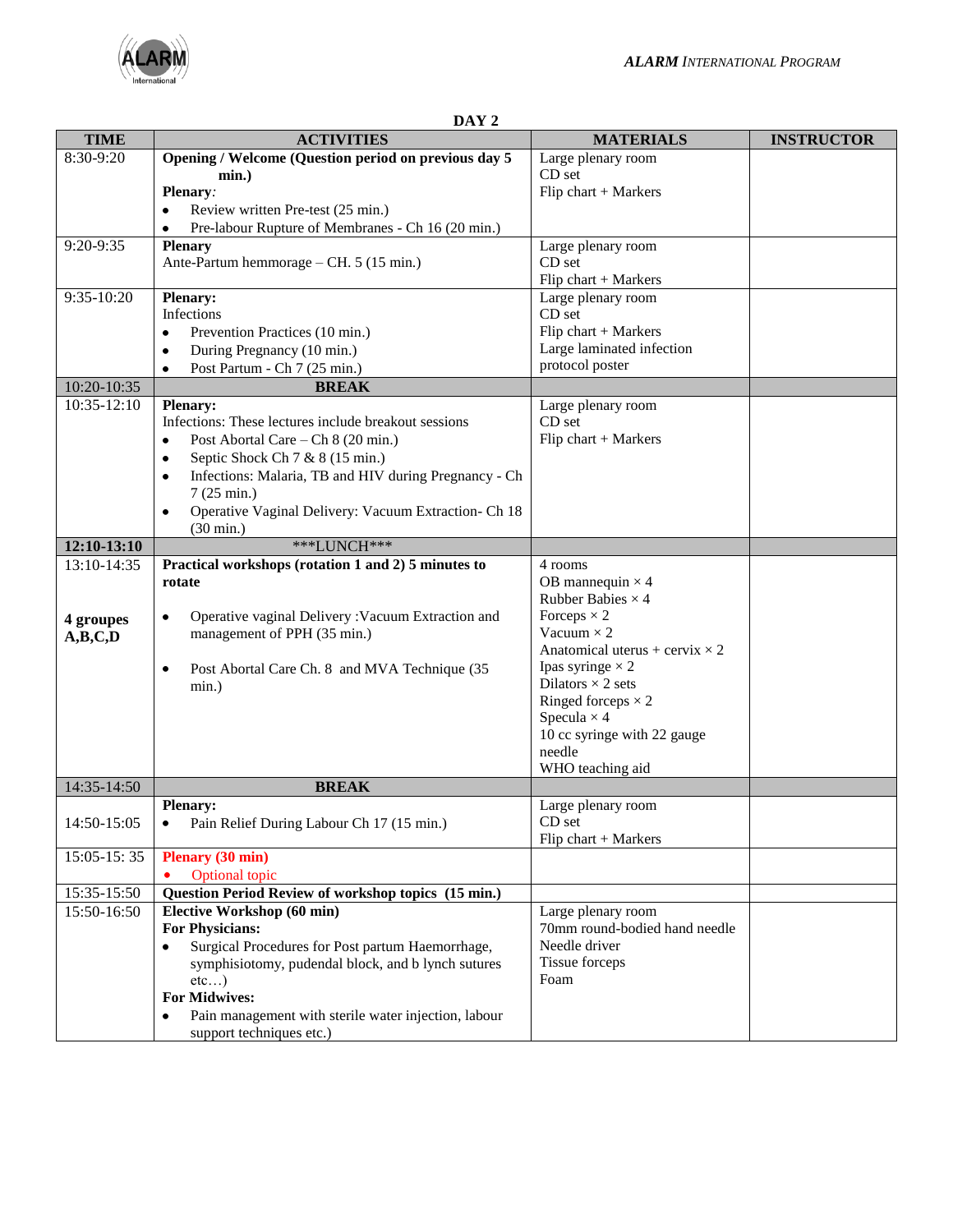

|                          | DAY 5                                                         |                                       |                   |  |
|--------------------------|---------------------------------------------------------------|---------------------------------------|-------------------|--|
| <b>TIME</b>              | <b>ACTIVITIES</b>                                             | <b>MATERIALS</b>                      | <b>INSTRUCTOR</b> |  |
| 8:30-9:30                | <b>Plenary:</b>                                               | Large plenary room                    |                   |  |
|                          | Hypertension in Pregnancy - Ch 9 (30 min.)<br>$\bullet$       | CD set                                |                   |  |
|                          | Newborn Care and Resuscitation - Ch 21 (30 min.)<br>$\bullet$ | Flip chart $+$ Markers                |                   |  |
|                          |                                                               | Hypertension protocol poster          |                   |  |
|                          |                                                               | Resuscitation baby, bulb syringe,     |                   |  |
|                          |                                                               | towels, stethoscope and resuscitation |                   |  |
|                          |                                                               | bag and mask                          |                   |  |
| $\overline{9:30}$ -10:30 | <b>Practical Workshop</b>                                     | 4 rooms                               |                   |  |
|                          | Newborn Care and Resuscitation (60 min.)                      | Resuscitation Babies $\times$ 4       |                   |  |
|                          |                                                               | Bulb suction $\times$ 4               |                   |  |
| 4 groups                 |                                                               | Towels $\times 8$                     |                   |  |
| A,B,C,D                  |                                                               | Stethoscope $\times$ 4                |                   |  |
|                          |                                                               | Resuscitation bag and mask $\times$ 6 |                   |  |
| 10:30-10:45              | <b>BREAK</b>                                                  |                                       |                   |  |
| 10:45-11:30              | <b>Plenary:</b> (maximum 45 minutes)                          |                                       |                   |  |
|                          |                                                               | Large plenary room<br>CD set          |                   |  |
|                          | <b>Optional Topic</b><br>٠                                    |                                       |                   |  |
|                          |                                                               | Flip chart + Markers                  |                   |  |
| 11:30-12:00              | <b>Review for Written Test</b>                                | Large plenary room                    |                   |  |
|                          | Question and Answer Session of clinical topics (30            | CD set                                |                   |  |
|                          | $min.$ )                                                      | Flip chart $+$ Markers                |                   |  |
| 12:00-13:00              | ***LUNCH***                                                   |                                       |                   |  |
| 13:00-13:05              | <b>Workshop: Sexual and Reproductive Rights</b>               | Large plenary room                    |                   |  |
|                          | Lecture 2 of Chapter 1: Introduction (5 min.)                 | CD <sub>set</sub>                     |                   |  |
|                          |                                                               | Flip chart $+$ Markers                |                   |  |
| 13:05-13:30              | <b>Activity 1: Plenary</b>                                    | Large plenary room                    |                   |  |
|                          | Lecture 3 of Chapter 1: Improving Women's Sexual              | CD set                                |                   |  |
|                          | and Reproductive Health: The Rights Approach.                 | Flip chart $+$ Markers                |                   |  |
|                          | $(25 \text{ min.})$                                           |                                       |                   |  |
| $13:30-14:50$            | <b>Activity 2: Break out Session</b>                          | Large plenary room                    |                   |  |
|                          | Putting SRH and Rights into Context (90 min. total)           | Exercise book                         |                   |  |
|                          | Small group exercise (40 min.)<br>٠                           | Flip chart + Markers                  |                   |  |
|                          | Presentation of small group findings to the large             |                                       |                   |  |
|                          | group for discussion (40 min.)                                |                                       |                   |  |
| 14:50-15:25              | <b>Activity 3: Plenary Group discussion</b>                   | Large plenary room                    |                   |  |
|                          | SRH within an International Framework (35 min.)               | Exercise book                         |                   |  |
|                          | Large group exercise and plenary discussion<br>$\bullet$      | Flip chart $+$ Markers                |                   |  |
| 15:25-15:40              | <b>BREAK</b>                                                  |                                       |                   |  |
| 15:40-16:40              | <b>Activity 4: Break out session</b>                          | Large plenary room                    |                   |  |
|                          | Apply the Three Delays Framework to sexual and                | Exercise book                         |                   |  |
| 6 groups                 | Reproductive health case study (60min.)                       | Flip chart $+$ Markers                |                   |  |
| 1,2,3,4,5,6              | Small group exercise (30 min.)<br>٠                           |                                       |                   |  |
|                          | Large group discussion (30 min.)<br>$\bullet$                 |                                       |                   |  |
|                          |                                                               |                                       |                   |  |
| 16:40:17:00              | <b>Plenary:</b>                                               |                                       |                   |  |
|                          | Wrap Up (20 min.)                                             |                                       |                   |  |
|                          |                                                               |                                       |                   |  |

# **DAY 3**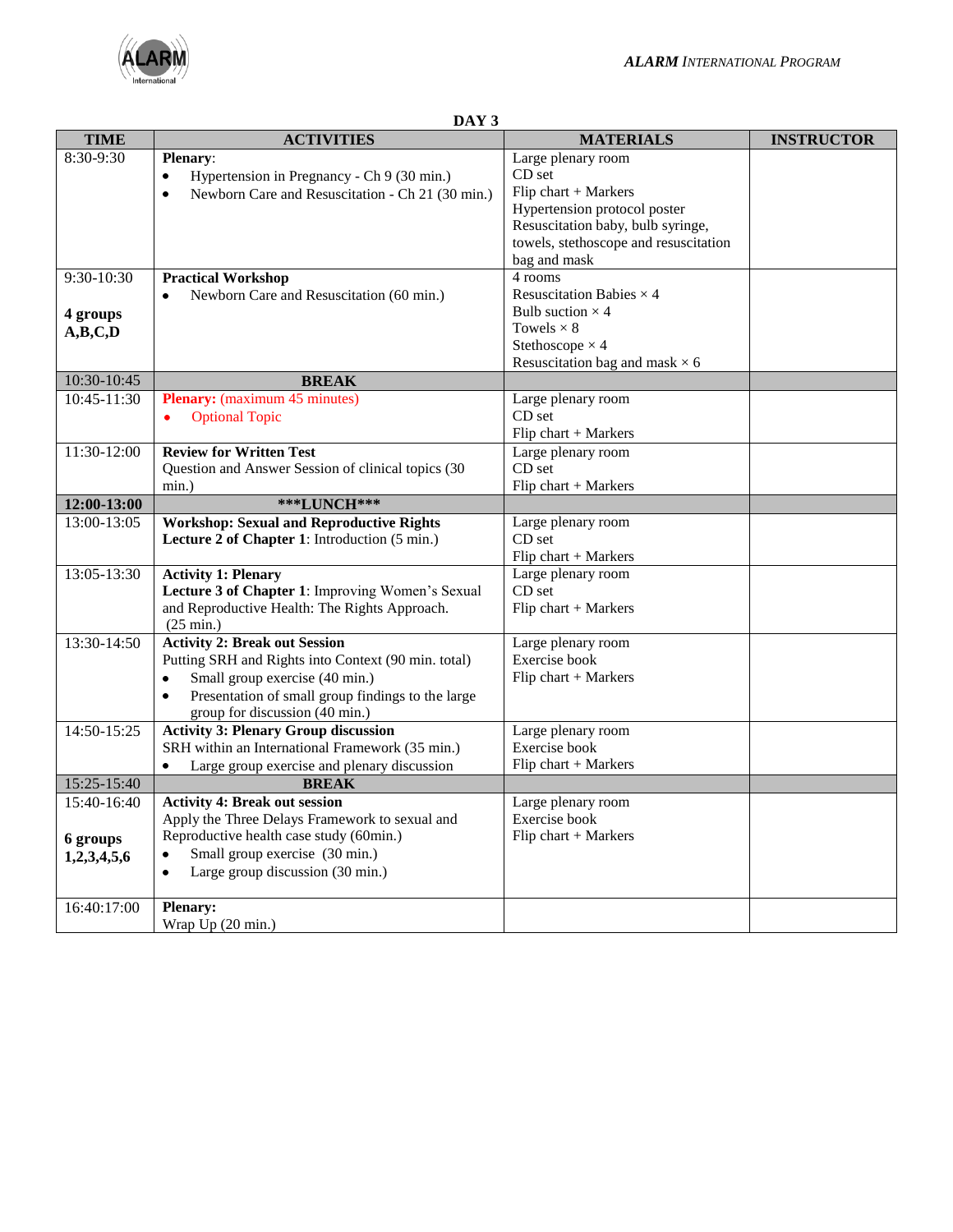

| ') A<br>ヽ<br>п |  |
|----------------|--|
|                |  |

| <b>TIME</b>                    | <b>ACTIVITIES</b>                                              | <b>MATERIALS</b>                   | <b>INSTRUCTORS</b> |
|--------------------------------|----------------------------------------------------------------|------------------------------------|--------------------|
| 8:15-08:30                     | Plenary:                                                       | Large plenary room                 |                    |
|                                | Introduction: Provide overview of the day<br>$\bullet$         |                                    |                    |
| 8:30-12:30                     | <b>Evaluation of the AIP clinical component</b>                | Large plenary room                 |                    |
|                                | Written exam<br>$\bullet$                                      | 4 rooms                            |                    |
|                                | <b>Practical Evaluation-OSCE</b><br>$\bullet$                  | Photocopies of test                |                    |
|                                |                                                                | OB mannequin $\times$ 4            |                    |
|                                |                                                                | Babies $\times$ 4 (towels)         |                    |
| 12:30-13:30                    | ***LUNCH***                                                    |                                    |                    |
| 13:30-13:40                    | <b>Activity 5: Continuation of Sexual and Reproductive</b>     | Large plenary room                 |                    |
|                                | <b>Health and Rights Session (Part 2)</b>                      |                                    |                    |
|                                | <b>Plenary</b>                                                 |                                    |                    |
|                                | Feedback from previous day<br>$\bullet$                        |                                    |                    |
|                                | Introduction to part 2 of Sexual and Reproductive<br>$\bullet$ |                                    |                    |
|                                | <b>Health and Rights Session</b>                               |                                    |                    |
| $13:40 - 14:25$                | <b>Activity 6: Role play</b>                                   | Large plenary room                 |                    |
|                                | Barriers that Women Face when Accessing Health Care            | Props may be required by volunteer |                    |
|                                | $(45 \text{ min})$                                             | actors, may find on site           |                    |
|                                | Role play (15 min.)<br>$\bullet$                               |                                    |                    |
|                                | Large group discussion (30 min.)<br>$\bullet$                  |                                    |                    |
| 14:25-14:55                    | <b>Activity 7: Large group discussion</b>                      | Large plenary room                 |                    |
|                                | Sexual and Reproductive Health and the Rights                  | Exercise book                      |                    |
|                                | Approach within a National Framework (30 min.)                 | Flip chart + Markers               |                    |
|                                | Have participants read each point out loud and<br>$\bullet$    |                                    |                    |
|                                | encourage them to illustrate with their own                    |                                    |                    |
|                                | experiences.                                                   |                                    |                    |
| 14:55-15:25                    | <b>Activity 8: Plenary</b>                                     | Large plenary room                 |                    |
|                                | Lecture 4 of Chapter 1: Choice of birthing position            | CD set                             |                    |
|                                | as a sexual and reproductive right (30 min.)                   | Flip chart + Markers               |                    |
|                                | Simultaneous demonstration with mannequin or                   |                                    |                    |
|                                | live model (instructors)<br><b>BREAK</b>                       |                                    |                    |
| 15:25-15:40<br>$15:40 - 16:50$ | <b>Activity 10: Group work</b>                                 | Large plenary room                 |                    |
|                                | Development of Sexual and Reproductive Health and              | Exercise book                      |                    |
|                                | Rights Action Plans (70 min.)                                  | Flip chart + Markers               |                    |
| <b>Grouped by</b>              | Independent work (10 min.)<br>$\bullet$                        |                                    |                    |
| region or                      | Small group discussion (30 min.)<br>$\bullet$                  |                                    |                    |
| institution                    | Large group discussion (30 min.)                               |                                    |                    |
| 16:50-17:00                    | <b>Activity 11: Plenary</b>                                    |                                    |                    |
|                                | Feedback of the Sexual and Reproductive Health<br>$\bullet$    |                                    |                    |
|                                | and Rights Approach Session (10 min.)                          |                                    |                    |
|                                |                                                                |                                    |                    |